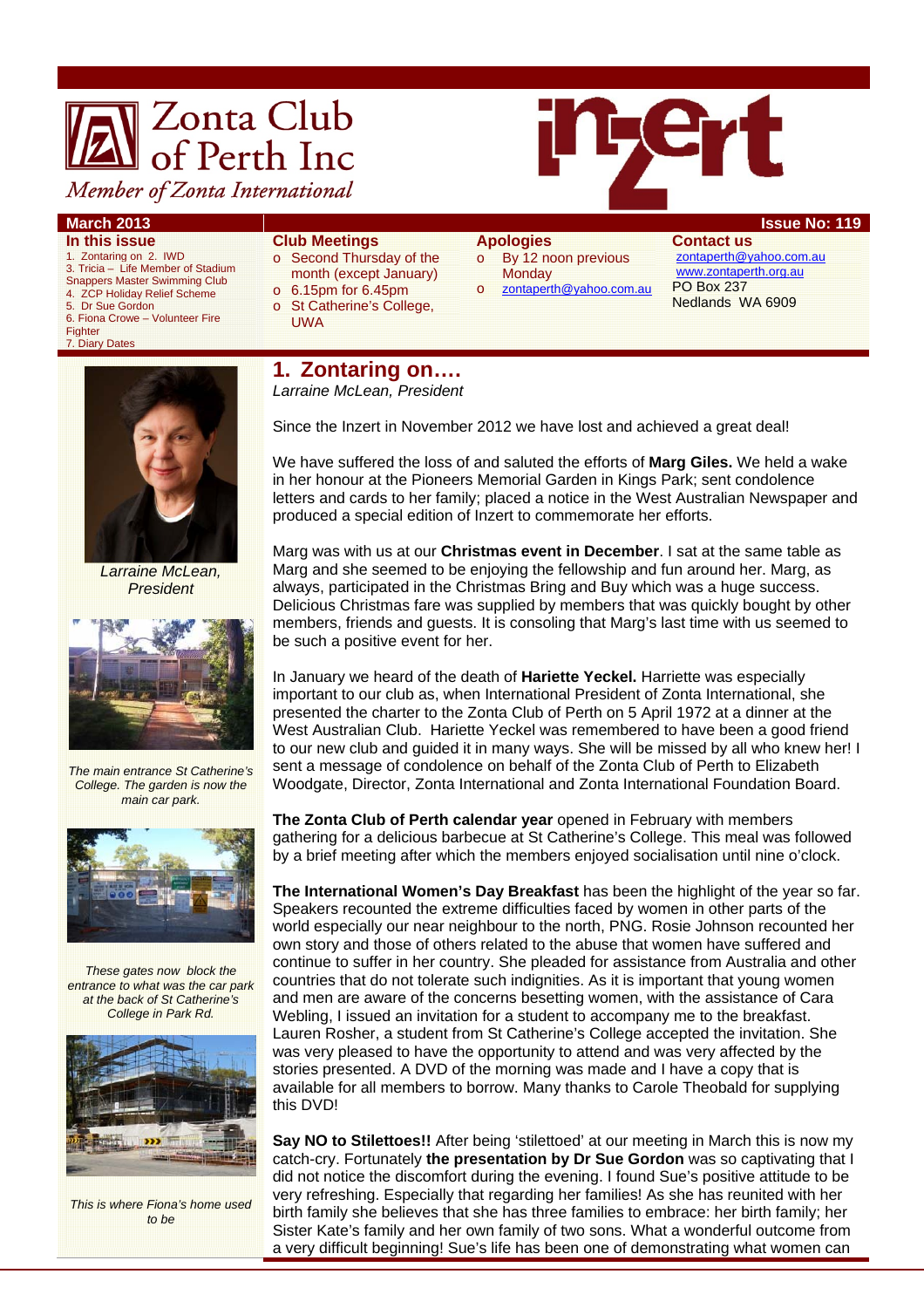

*This was the car park in Park Rd* 



*A very redundant notice!* 



*BHP Billiton has partnered with St Catherine College to provide a support program for Indigenous students living on campus* 



*How the finished students' quarter extension will look* 



*New Administration and Visitors Accommodation* 

do if they look outwards with awareness and a strong desire to assist others. As Sue has taken this position throughout her life opportunities have abounded. More about Sue's story can be found on YouTube. Many thanks to Roz Budd for arranging this presentation.

It was delightful to have so **many students from St Catherine's attending** Sue Gordon's presentation together with a lone young man. Having so many young people present greatly increased the energy in the room which became more palpable as the evening progressed. The **Book Bring and Buy** was wonderfully managed by the students from St Catherine's College. Many thanks to Cara Webling and the other students for their valued assistance with this event. The remaining books were donated to The Zonta House Women's Refuge and delivered to them by Mary Gurgone.

**Mary had previously reported that The Zonta House Refuge has been granted \$250,000 to assist** them to employ staff to assist with the implementation of future programmes. Well done Mary!!

**The Club meeting** that followed Dr Sue Gordon's presentation was by necessity very brief. However, a vote indicted a positive outcome of the trial of 'special meals' for guest speaker evenings. A formal proposal for this will be presented at the meeting in April. I am hopeful that the suggestion made by the Board of having two meetings of unallocated seating per year, one of which will be the first meeting of the calendar year with seating at the other meetings to be allocated, will be accepted. This will allow all members to share a meal with all others at some time during the year and for the long-term members of the club to share their Zonta experience with newer members. Although I know that there has been some difficulty over the years with allocating seating I have received a suggestion that might reduce this difficulty and make the desired outcome more easily achieved. This to be discussed at later time.

As the **Area Meeting in Bunbury** was fast approaching and my foot was ballooning and turning black I visited my GP. She took one look wrote a prescription for antibiotics and hurried me down the corridor for a Tetanus injection! These interventions enable me to hobble to the area meeting. I was certainly glad that I did! It was very interesting and stimulating with many suggestions discussed that addressed my concerns such as: facilitating change, streamlining procedures and reducing the workload for individuals within the club! It seems that concerns such as these are more widespread than I had thought. I am and will be very happy to discuss these ideas with anyone interested and will table them at a later time for consideration by members if desired. Many thanks to Nan Martella for arranging the venue for this meeting.

#### **Zontians have been invited to share their work and achievements:**

Members have been invited to submit pieces to **'Tell Your Story'**. I have discussed with Wendy Atherden whether she might consider submitting her report of the Cultural Awareness Day for this project.

The **Service Recognition Award** is a new award to be made by Zonta International. Submissions are to be made at a District or Individual Club level. The Zonta Club of Perth has always been very active in providing advocacy and service. I have suggested to **Wendy Atherden** that she consider extending her plan for the **Cultural Awareness** that she has promoted and submitting this as a Service and Advocacy project on behalf of the Club. Also I have had some discussions with **Mary Gurgone** about the possibility of submitting the work with **The Zonta House Women's Refuge**  on behalf of the three metropolitan Zonta Clubs that contribute to the project. When this is done these submissions will be presented to the Club members for consideration and opinion before submission. If these projects are successful they will be recognised at the Convention in Orlando.

*I can hardly believe that only three months of the calendar year has passed and so much has been done. Although I frequently hear about Zontians who are 'time poor' they still rise to every occasion and achieve excellent results!*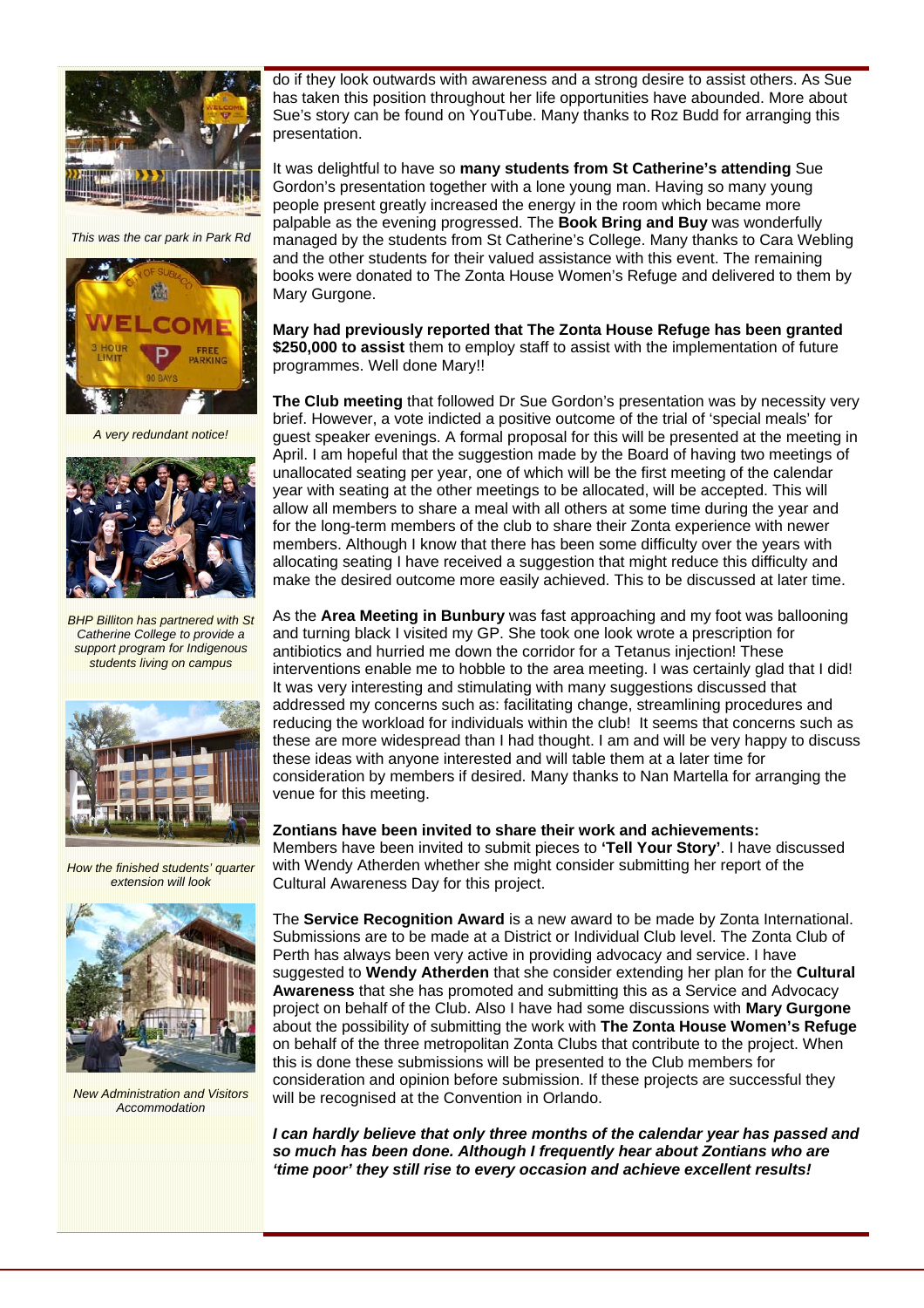# **2. International Women's Day – UN Women Breakfast**



*Sandra Burns (left) prepares raffle boxes with other volunteers* 



*Janine Wyatt (centre) stuffs the bags!* 



*Helen Margaria and Wendy Atherden (seated centre) prepare raffle tickets* 



*Dawn Newman Perth NS (left) and Ruth Thomas Swan Hills 3rd left man the Zonta display.* 



*Rosie Johnson* 



*Part of the room of 1,000 people!* 

*Did you know that eight women's service organisations in WA get together as the IWD WA Collaboration to organize two special events to celebrate International Women's Day: the UN Women IWD Breakfast and the WA Women's Hall of Fame? Carole Theobald is the Zonta representative on the WA Collaboration Committee and*  is also the Chair of the IWD Breakfast Team. Here is her insider's view of what *happens! – Ed.* 

#### **UN Women Breakfast**

Six months in the planning for a two hour event – but the effort was worth it - with 1,000 people attending the UN Women Breakfast at the Perth Convention Exhibition and Convention Centre and over \$58,000 being raised for the UN Women Critical Services Initiative in Papua New Guinea.

The IWD Breakfast Team has three ZC Perth Zontians on it: Wendy Atherden, Kate Ellson and me. Wendy and Kate specialize in sourcing prizes for the raffle and draws, gifts for the speakers, organizing bag stuffing days and of course being busy volunteers on the day, hosting guests, overseeing the raffle and making sure everyone has a good time. As I am in the 'hot seat' I have a busy time making sure that all the elements are covered and come together on the day. Over the years we have developed a How to Host an IWD Breakfast book – that contains step by step guides on everything from organizing the raffles, to preparing the running sheet (in 30 second blocks) for the MC, updating the risk management plan, and that includes details on speakers, couriers, flyers, brochures, sponsors, donors, corporate tables, show bags, hand signers, AV, photographers, banners, displays, volunteers, balloons and lots more! It is quite an experience being on the team and what is so lovely is that we get to meet and work with women from other organisations such as UN Women, Young UN Women, Graduate Women and Soroptimists.

This year's International speaker Rosie Johnson, a senior magistrate from PNG, comes from a culture where 67% of women are beaten by their husbands (nearly 100% in the Highlands) and where if a woman reports a beating or rape she runs the risk of being beaten and raped by the police… Rosie herself described how she had been identified as a 'bride prize' to an illiterate farmer in a nearby village, but managed to marry someone while she was at university. She also described how her own grandmother was accused of being a witch, was taken in the night from a hut next to Rosie, beheaded, hacked into pieces and thrown into the river. This is a country where only a few weeks ago a 20 year old woman was accused as a witch and burned alive by her community in front of a police station. It is no wonder that Rosie dare not visit her village. Violence is a cultural reality for women in PNG – right on our doorstep.

It was especially pleasing to know that all the funds raised from the UN Women events around Australia were going to the Critical Services Initiative that pays for telephone hotlines, medical help and emergency accommodation for victims of violence in PNG.

Other speakers included Julie McKay, the Executive Director of UN Women Australia, Minister Robyn McSweeney and Prof Colleen Hayward. The ABC's Babs McHugh was the MC and Musette a quartet of beautiful voices entertained us all. Many thanks to the Zontians and friends that supported the breakfast.

#### **WA Women's Hall of Fame**

This year the Hall of Fame acknowledged the contribution of women's groups to the WA Community. At a special ceremony at Government House Ballroom, Zonta International was presented with a certificate by the Governor Malcolm McCusker and Minister Robyn McSweeney. This event included entertainment by the Italian Joys of the Women choir, Hi-Jinx women's barbershop quartet and was followed by canapés on the terrace. During 2013 research is being undertaken into the role that women's groups have played in WA society by researcher Dr Elaine Dowd. A first draft of the initial research called Women's Business: Mapping Women's Groups in Western Australia can be downloaded from the www.powerof100.com.au website by following the 'about' and 'women's groups' links.

With the Zonta clubs of Peel, Dunsborough and Bunbury having special breakfasts -IWD 2013 was a time when Zonta could not have been more credible and visible!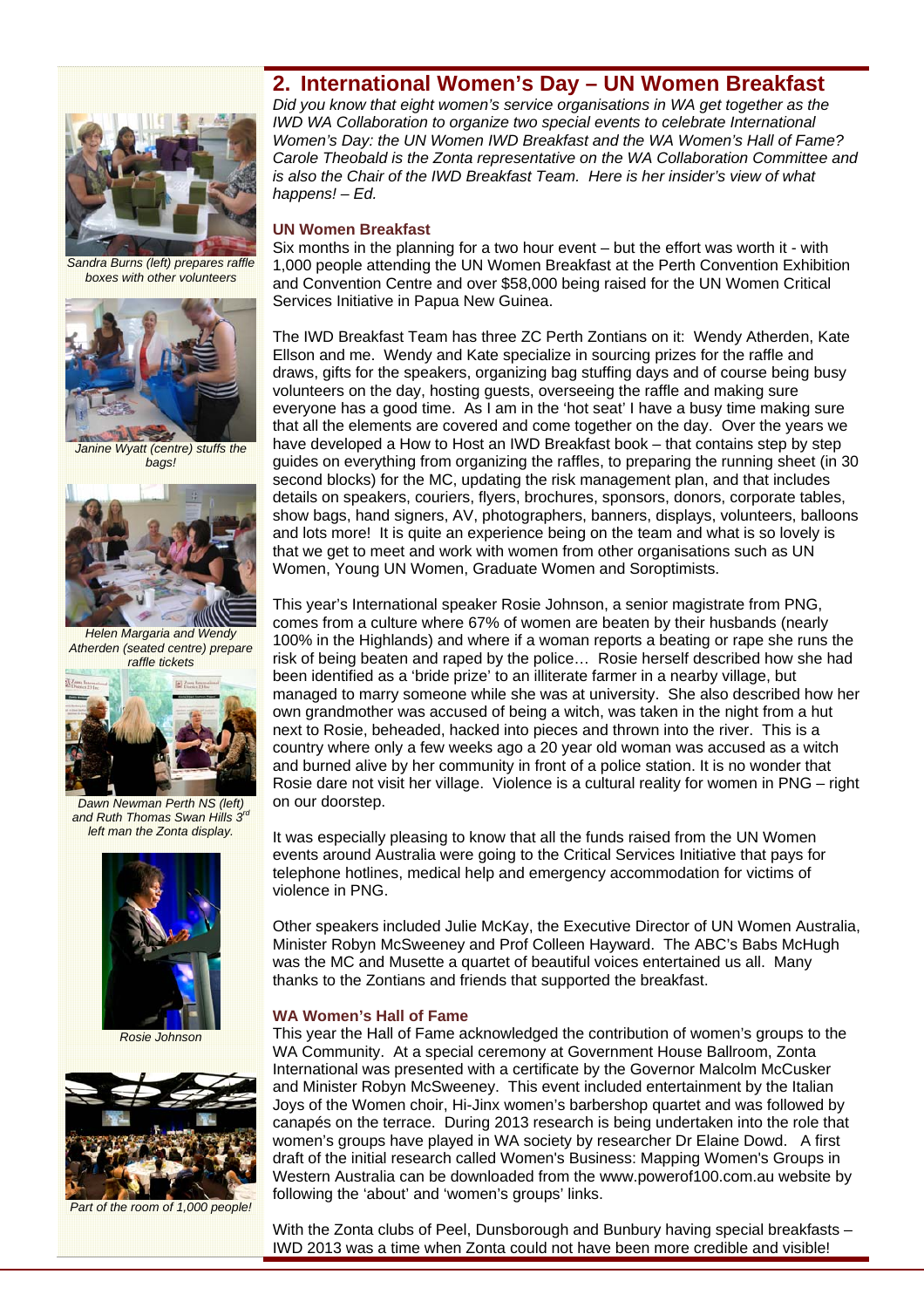# **3. New Life member of Stadium Snappers Masters Swimming Club – 'Tricia Summerfield**



**Congratulations 'Tricia on becoming a Life Member of Stadium Snappers Masters Swimming Club** 



*President G.M. Klug 30 January 2013* 

'Tricia has been an active member of Stadium Snappers Masters Swimming Club Inc for 18 years. During this time she has been conscientiously committed to supporting this club through its development phases in the 1990s, as a President, Secretary and Coach. As a club coach for the past 15 years, 'Tricia is the longest serving accredited coach with the club to date.

Over these 18 years when 'Tricia was working full time she contributed extensively to many club activities as a swimmer, swim meet official and in many other administrative and technical duties to maintain an efficient and effective club. In addition, 'Tricia has held Directorships for Development and Coaching on the Board of Masters Swimming Western Australia Inc. and has been recognised for her services to Masters Swimming in Western Australia.

# **4. Zonta Club of Perth Holiday Relief Scheme**

Do you need reminding about this very worthwhile, rewarding Zonta project?

#### **History**

In 1979/80 a Holiday Relief Scheme for families in need was established by the Club. A special fund commenced with \$200, the idea being to build up the capital and use the interest for holidays. By 1995/6 the balance had increased to \$15,000 but interest rates had decreased so since then the capital as well has been used to provide holidays.

#### **Criteria**

The family should be low income or unable to afford a holiday without assistance. Families are usually referred to Zonta by a Social Worker. Holidays are for up to one week. Special circumstances are taken into account such as:

- A recent serious illness of a family member
- Chronic family disability-mental or physical
- Recent family trauma, e.g. death, marital breakdown, loss of employment, mental
- Illness, bereavement, or release from imprisonment
	- Help to prevent family break-up
	- Assistance with family reunion.

#### **Accommodation**

Holidays can be taken anywhere if there is a suitable house at a reasonable price, however, most of our people go to Albany where the Albany East Rotary Club now has two very well equipped houses with disability access in a magnificent location by the beach at Emu Point.

Rent is never more than \$320 per week for up to 6 people and is paid by Zonta whose members also arrange transport by bus, or if by car pay a petrol subsidy of \$150, plus \$25 per person for spending money. An added bonus is that the Rotary Club members who are involved are very kind, understanding and helpful to these holiday folk.

### **Who requests holidays?**

Extracts from some recent requests:

*A family with 4 boys under 10 years of age. One has severe autism is non verbal* 



*Dog Rock Albany* 



*Whale off Albany* 



*A walk on the beach*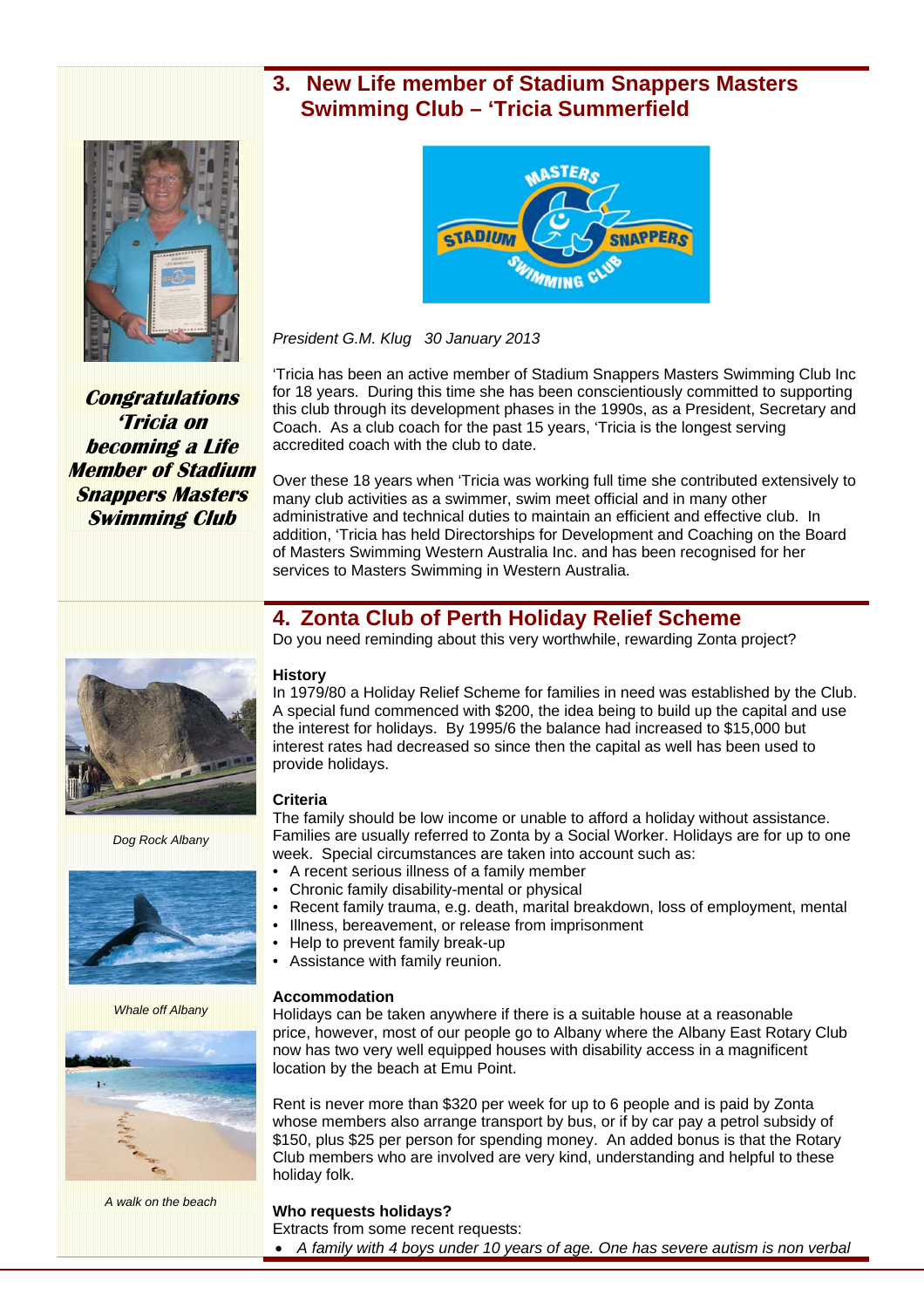

*A Day at the beach* 



*The Gap Albany* 



*Middleton Beach Albany* 



*Cosy Corner Albany* 



*Albany Museum* 



*Two People's Bay Albany* 

*and a handful, and requires extensive support in all aspects of daily living and so extra financial constraints. They have never been able to afford a holiday.* 

- *A family of 5 children one with Cerebral Palsy who can't talk and is globally delayed. They struggle to get quality time as a family (parents separated)…"a holiday in Albany sounds perfect to touch base as a family but also to give the children time to focus on them and see Albany at the same time with both their mum and dad"*
- *A family with 3 young children. One has autism and his sister is struggling with this (his behaviour and constant visits to doctors etc.) The father also has a health card.*

There are many others with similar sad stories who would really appreciate and benefit from a holiday.

Then there are the telephone calls and cards and letters when they return. These are all very positive and one realises again what a worthwhile project this is benefitting so many people.

So far this year 28 people have benefitted from a Zonta holiday-11 adults and 17 children at a total cost of just \$3032.

#### Dear Wendy and the Zonta organization

I am so sorry for the delay in writing but I would like to thank you so much for the opportunity you gave us to stay at Emu Point in the October holidays.

My five children and I thoroughly enjoyed our stay. We took our bikes down and we loved riding around Emu Point. We swam out to the jetty and loved jumping off into the water.

We found a park, which had a tyre swing, and spent many hours taking turns on it.

One of my children has cerebral palsy and needs carrying but we were able to carry her up to the top of one hill and we all loved the view. We also went for a drive to Two People Bay beach and were in awe as to how picturesque it was. The children were itching to swim but it was raining!

We visited the museum and painted a clay boat / ship, then we went on the ship for a look. We couldn't believe men used to sleep in there!

We had a swim at Middleton Beach although it was a bit cold for me! We went to the wind farm, Cosy Corner and Shelley Beach and "The Gap" and the Natural Bridge. We were so amazed at what we saw and did.

The accommodation was so homely. There was plenty of room for us and we even managed to do 1000 piece puzzle!

Words can't begin to say how much we appreciated your generosity with Friendship House and the \$250 towards fuel. We had such a lovely time and we all loved Albany so much, we can't wait to return.

#### To Zonta Club of Perth

We would like to take the opportunity to thank all the people at the Zonta Club that made it possible for our family to have such a wonderful holiday down in Albany at the Van Eyk unit.

It has been about 13 years since we have been able to get away with our boys on a holiday so thank you.

It's very hard with a child with Autism. We have gone away before but it's always lasted 2 nights. At most, my eldest son does not like to be away from home and so we kind of had given up going away altogether.

My 3 boys don't play outdoors much but they spent almost everyday playing outdoors down Albany. They went to the beach everyday. They played cricket or went for walks, this was the side of them that I have never seen before.

The unit was perfect. I mean what more could you ask for? The beds were very comfortable, the place was clean and very nice deco.

We can't fault this holiday. My husband and myself, along with the kids, enjoyed every minute and were sad to leave.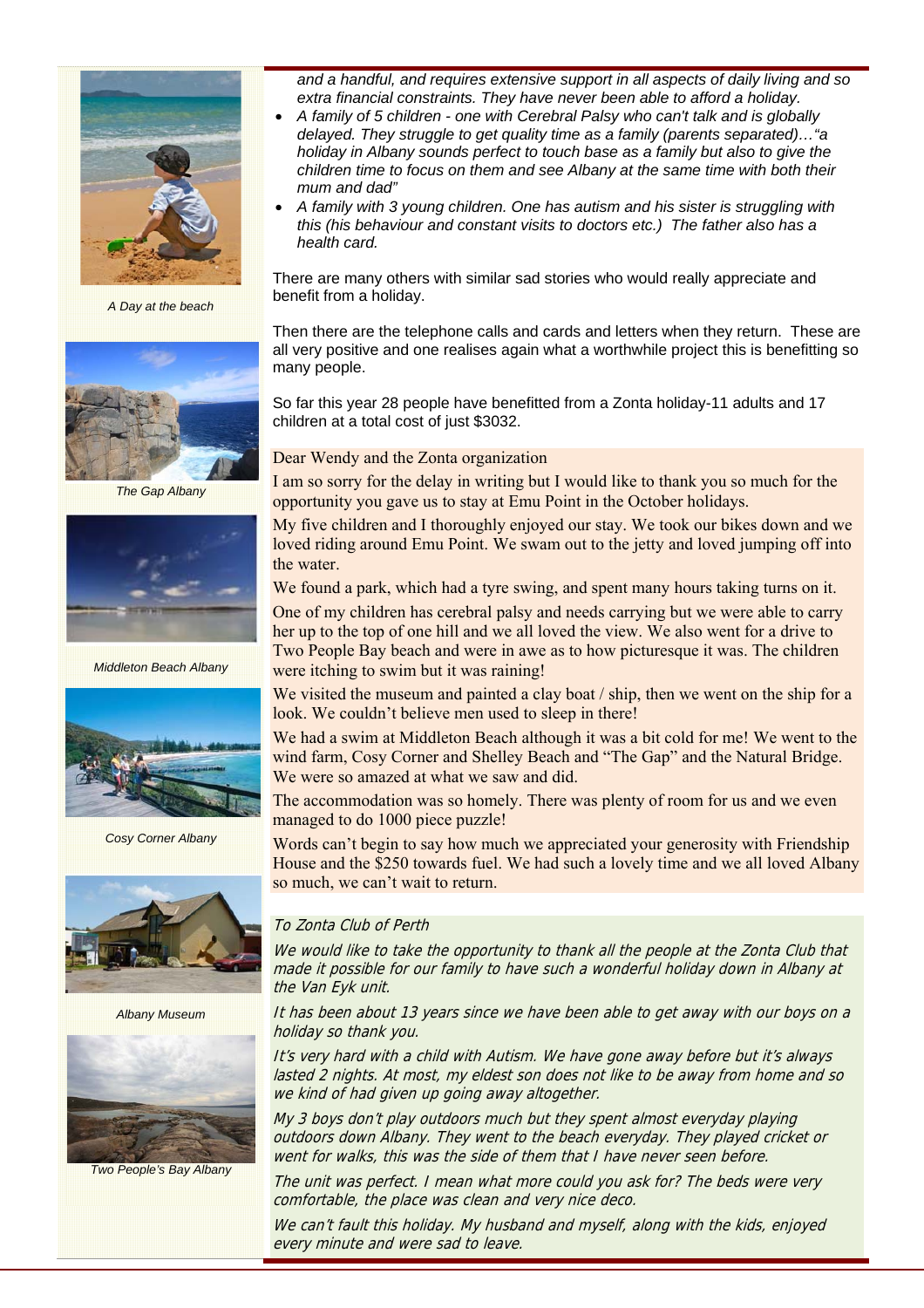There was so much to explore and do. My eldest son, with Autism, found peace and was so calm.

So once again thank you for making it possible for us to have this much needed break. We are very grateful.

# **5. March Dinner Speaker – Dr Sue Gordon**

ZCP welcomed many guests at the March Dinner Meeting who had come to listen to Dr Sue Gordon, AM, a retired indigenous Australian magistrate.

Sue Gordon was born at Belele Station, near Meekatharra in 1944. At the age of four she was taken from her mother, under government policies relating to part Aboriginal children at midnight and spent the next 2 days on a train to Perth. Her family found her over 30 years later.

Sue's philosophy is "Just get on with our lives and not live in the past." Her success against the odds is an outstanding achievement.

She began her "new" life at the East Perth Receiving Home and was labeled ' feral'. These children were educated but could not continue after the age of 11 or 12 if they were not academic. Her father died and so she became a Ward of State for 10 years. Sue began her working life at Underwoods as a typist but was forced to leave there as she was unable to find accommodation. After 2 years as a nanny to Dalkeith family she joined the army as a full-time soldier in the Women's Royal Army Corps based mainly in the eastern states.

Following her army career she worked in various administrative positions around Australia and, in the early 1970s, started a long association with the Pilbara region, working mostly in Aboriginal Affairs with both urban and traditional people. She was awarded the National Aboriginal Overseas Study Award to study employment programs with a number of American Indian communities in the USA in 1977. Sue has a Bachelor of Laws from UWA, which took 8 years to complete as a parttime student.

In 1986 Sue was appointed Commissioner of Aboriginal Planning in Western Australia, making her the first Aboriginal person in WA to head a government department. She was appointed a Magistrate of the Children's Court of WA in 1988, making her the first Aboriginal Magistrate in WA. As a result of her work with Aboriginal and community affairs, she received the Order of Australia award in 1993 and a Honorary Doctorate of letters in 2003.

In 2001 she became the Chair person of the Sister Kate's Children 1934 – 1953 Aboriginal Corporation, which has achieved nearly all its objectives, but mainly the building of Aged Persons' Units at the Institution she grew up in. Sue is still the Chairperson.

In 2002, she was appointed to head an inquiry into family violence and child abuse in Western Australian Aboriginal communities by the Premier of WA, Geoff Gallop. The inquiry was known as the "Gordon Inquiry" and resulted in the closure of the controversial Swan Valley Noongar Camp on the death of a teenage girl there. The girl had encountered "sexual violence, violence, and the ravages of alcohol and substance abuse".

In 2004 she was appointed as Chairperson of the National Indigenous Council (NIC) under the Howard Government and the Council ceased under the Rudd Government in December 2007.

In 2010 Dr Sue Gordon accepted the position of President of The Federation of Western Australia Police and Community Centres (WA PCYC) and still performs in the role. Sue is seeing PCYC undergo many changes in its structure and direction, whilst it continues to offer targeted and relevant youth activities.

Sue has also been a Patron of The Graham (Polly) Farmer Foundation for many years. Sue said "What has been achieved is in no small way the results of a dedicated, hardworking Foundation which just gets on with it and makes it happen in most parts of Australia"



*L-R Judy Tennant and Dr Sue Gordon* 



*Sue with long time friend – ZCP Roslyn Budd* 



*Sue with Indigenous guests in the new Indigenous Cultural Space at St Catherine's College UWA.*